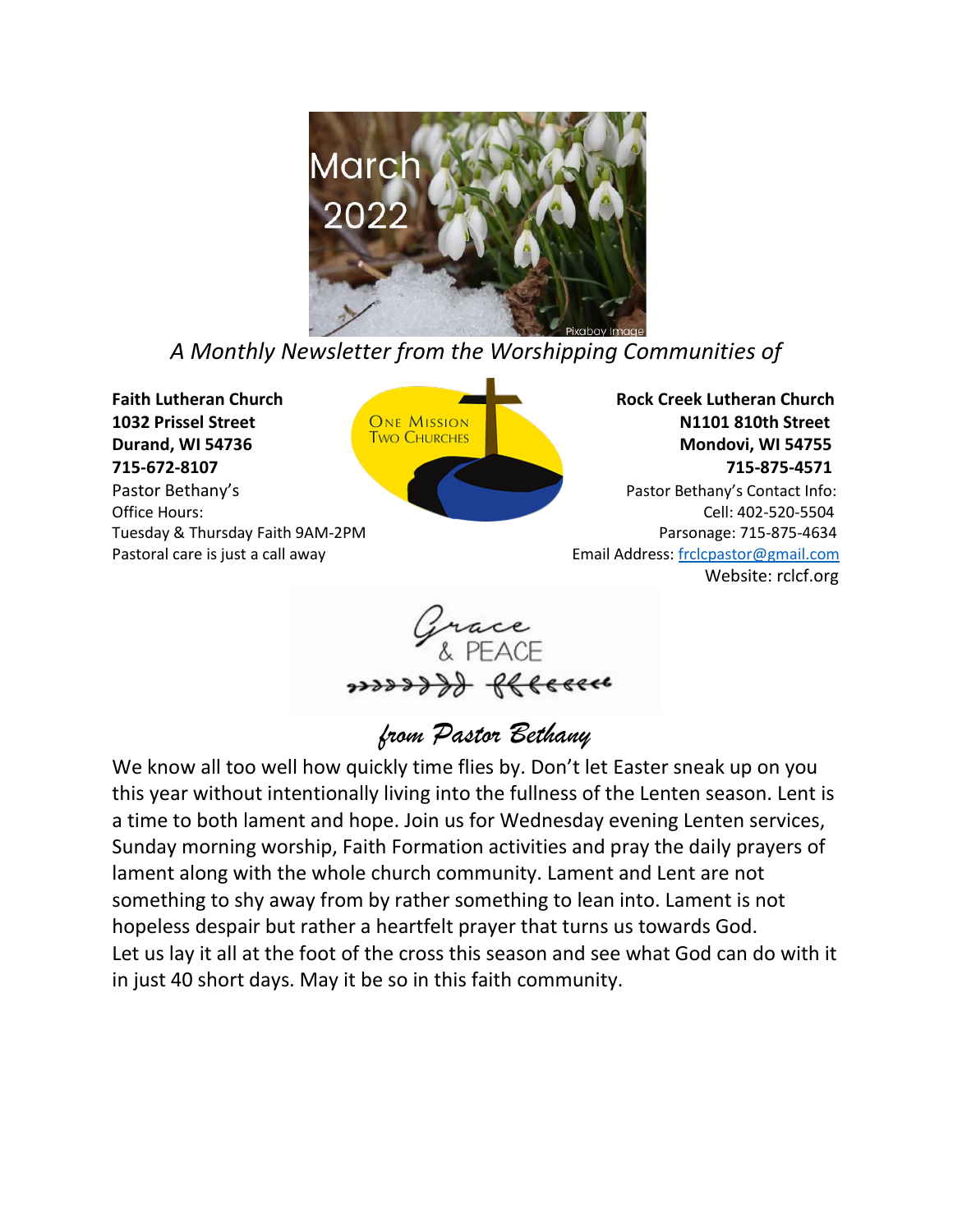## **LENT 2022**



Join in the Sunday and Midweek worship services during Lent to experience the fullness of the Lenten season in community with others. Here is the schedule:

Ash Wednesday March 2 7PM Rock Creek Wednesday March 9 7PM Faith Wednesday March 16 7PM Rock Creek Wednesday March 23 7PM Faith Wednesday March 30 7PM Rock Creek Wednesday April 6 7PM Faith Holy Week: Sunday April 10 Palm Sunday 8:30AM Rock Creek and 10:30AM Faith Maundy Thursday April 14 7PM Faith Good Friday April 15 7PM Rock Creek Easter Sunday April 17 8:30AM Rock Creek and 10:30AM Faith

Let us reclaim the ancient, Biblical language of lament throughout Lent. Beginning on March 2<sup>nd</sup> you can pray along with prayers written by our worshipping community. Prayers will be shared daily on the church Facebook page or by calling the Rock Creek voicemail at 715-875-4571. Let us pray…with one another, for one another.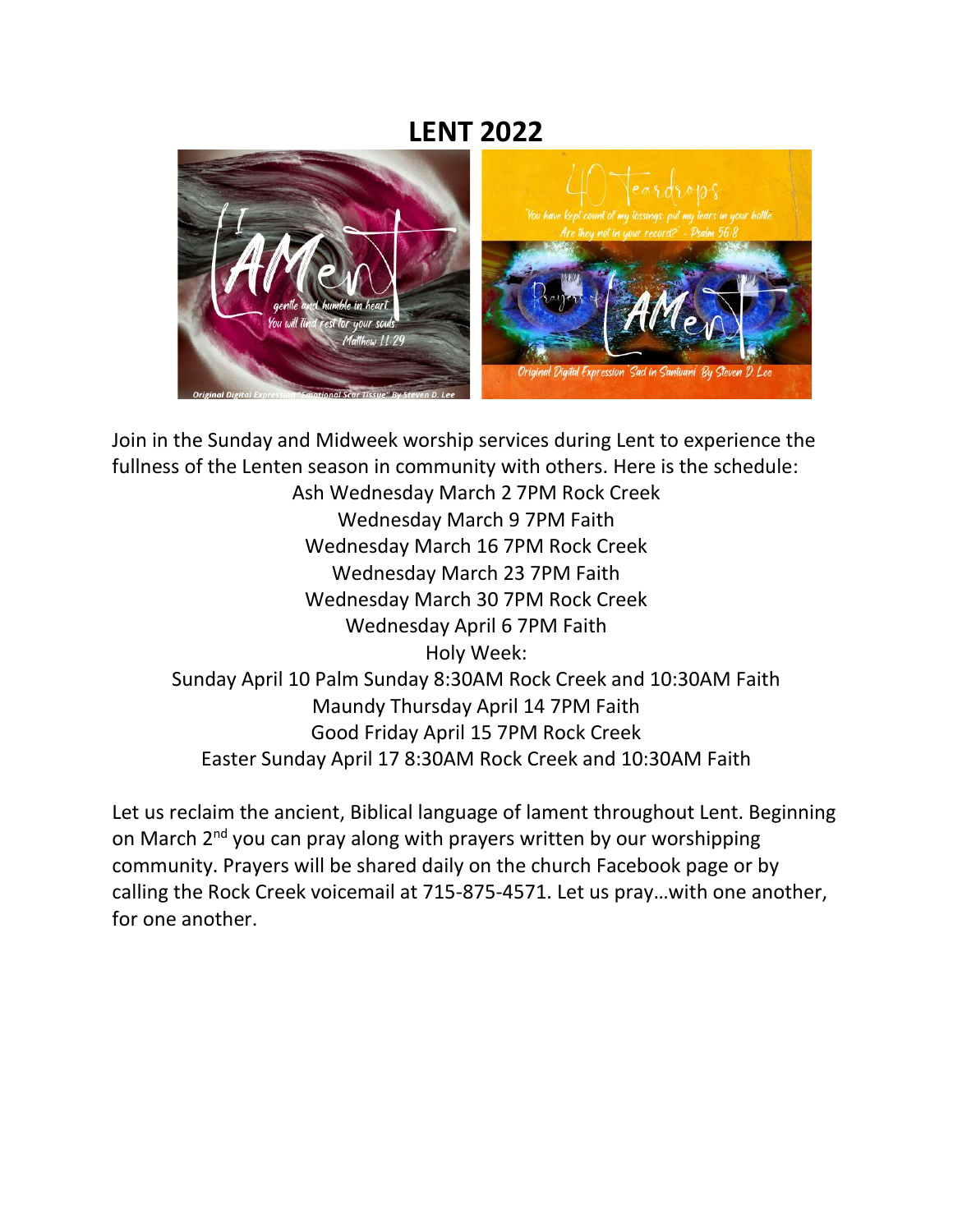# **Faith Formation Ministries**



Upcoming FaithLift Confirmation learning nights and recharge will be held: Wednesday, March 9 at Faith 5:30PM Wednesday, March 23 at Faith 5:30PM Friday, March 25-Saturday, March 26 Luther Park Recharge



The newly formed Sr High youth group served Sunday Supper together on February 27. They are now looking forward to attending the Luther Park Recharge on Friday, March 25-Saturday, March 26. They intend to choose one activity a month to enjoy together. If you know a senior high youth who would like to join contact Riane Hayden, Tanner Webb or Pastor Bethany.



Join Pastor Bethany for a half hour of conversation during four Sundays in Lent. This is a casual, come as you are time to gather after worship. We will look at a Psalm each week that focuses on our Lenten theme of lament. We will talk and pray. No prep is necessary, just your presence. Childcare will be provided.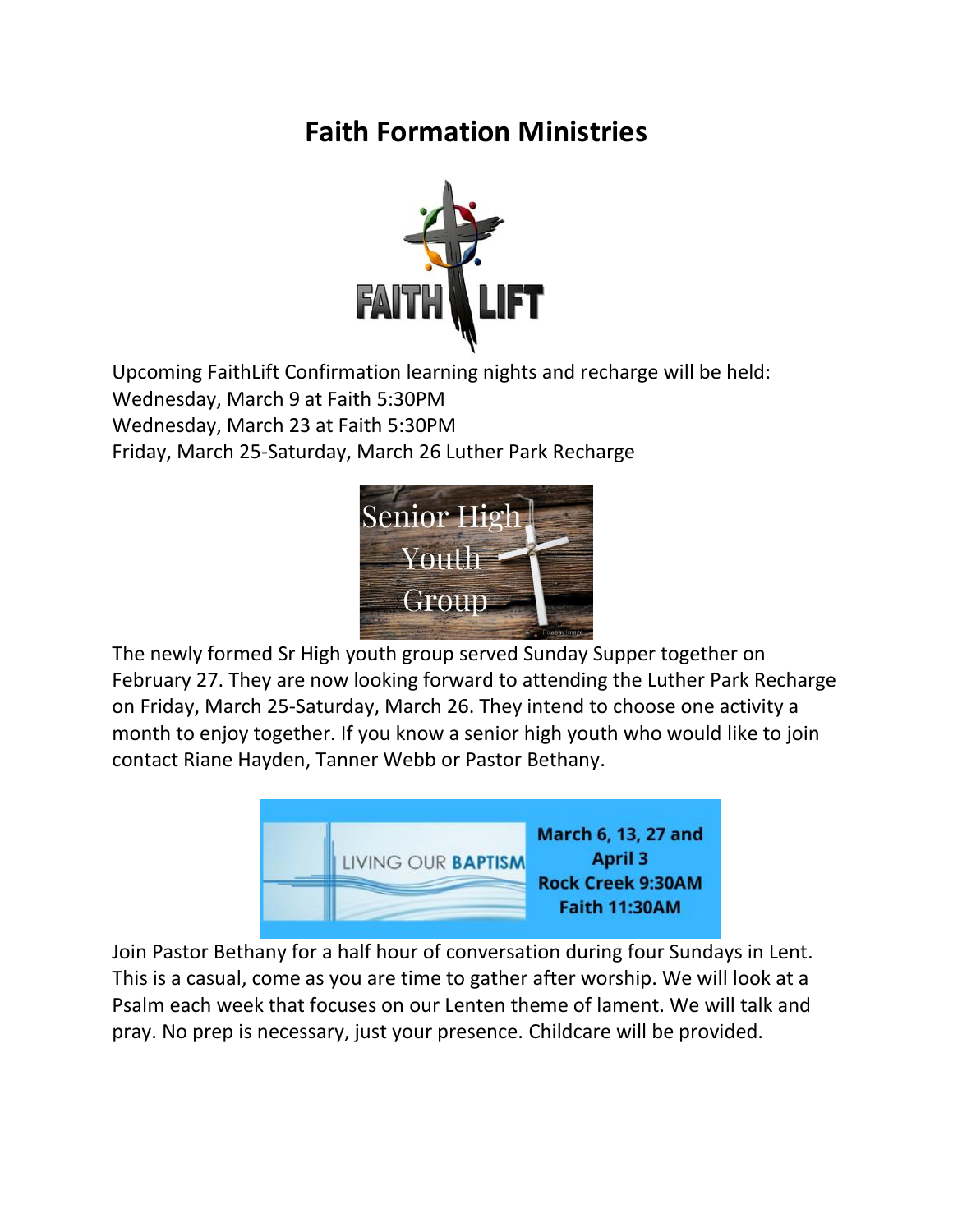

Thank you to everyone who donated canned soup on Super Bowl Sunday. We collected over 100 cans of soup! This will be donated to the Panther PTO to help stock the new food shelf for students who need a warm meal in the evenings or on weekends.



Dear Friends in Faith,

We have been talking about the Fruits of the Spirit during Sunday School class. When discussing the fruits: kindness, love and goodness, we decided to SHOW kindness, love and goodness in our community. We will be using our "Noisy Offering" to buy underwear, socks and hygiene products for the Durand Food Pantry which will be distributed in our local schools and to others in need. If you would care to bring any of these items to church, you can put them in the box in the narthex. We will make sure they are taken to the Durand Food Pantry. Any size socks and underwear would be appreciated. With your donations we will have even more to give! Thank you,

Jean & Tracy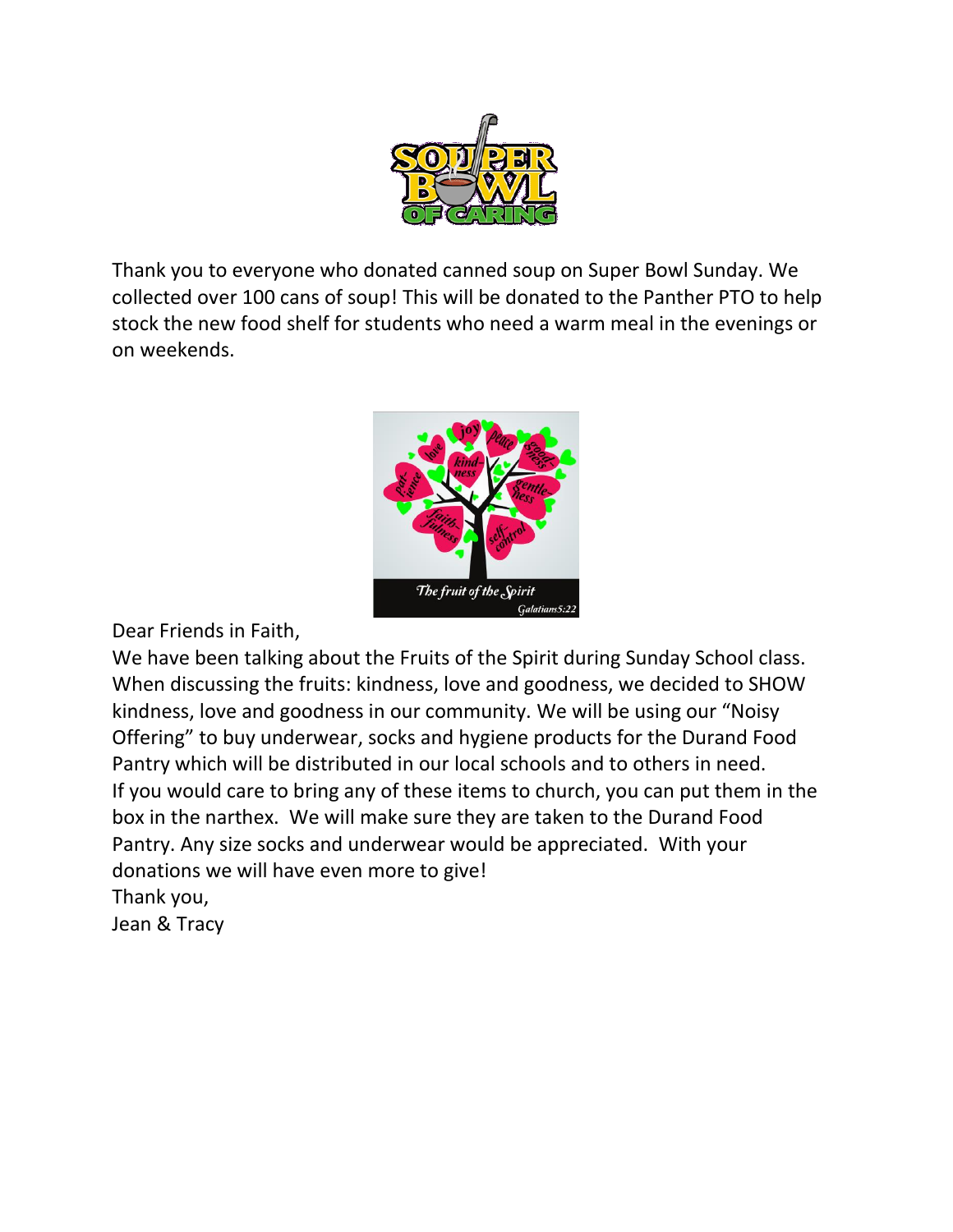





How was the inside of Noah's ark lit?

**With floodlights** 



Pastor Bethany will be taking time off March 14-20 Midweek Lent worship will be led by Marissa Koller on March 16 Sunday Worship will be led by Lay School Graduate LeAnne Carlson on March 20 Pastor Care Coverage will be offered by Pastor Mike Vetsch 715-673-4991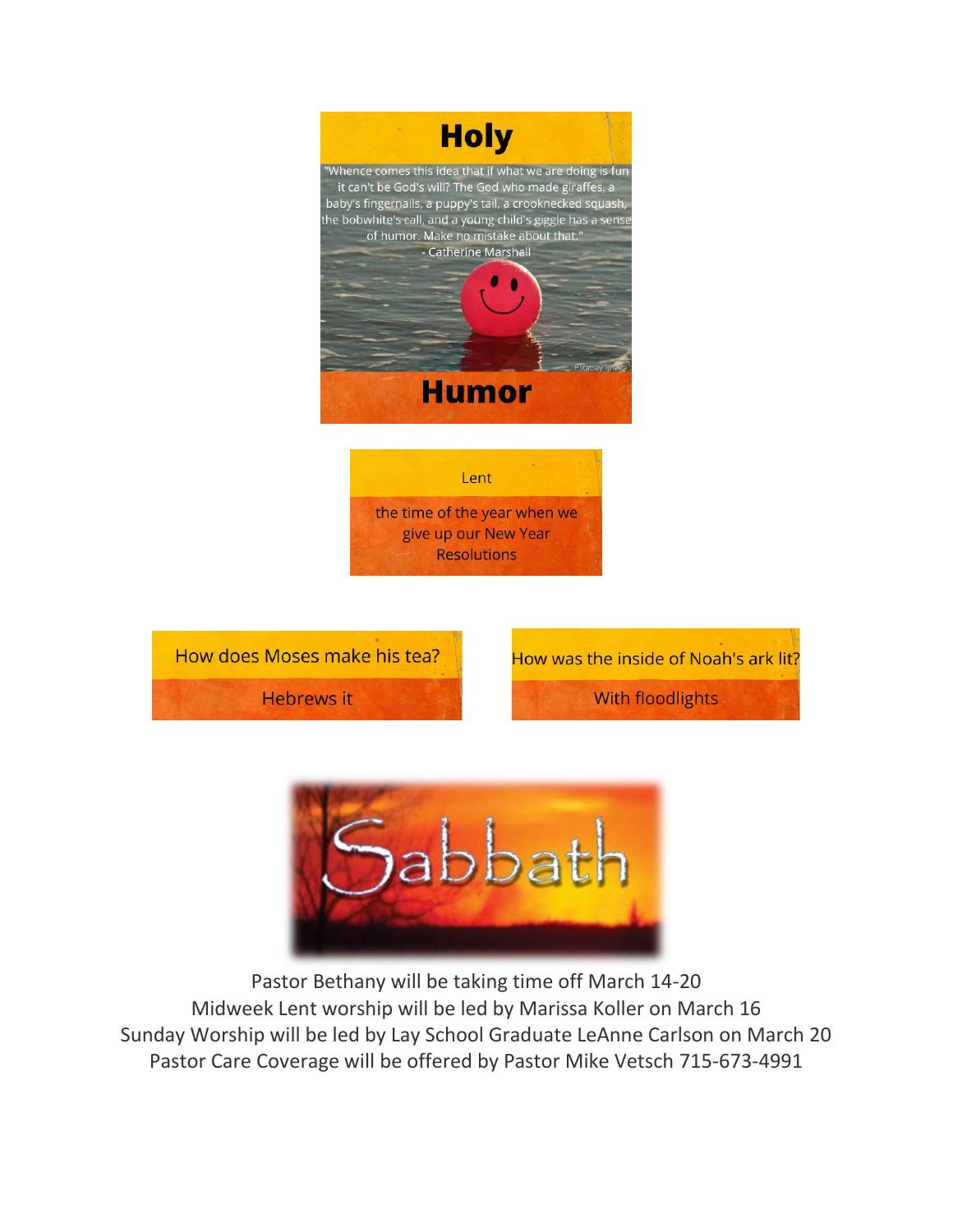

 **Luther Park Bible Camp… …Our Partnership with Holy Play** 

**24 HOUR RECHARGE!** 

## GROWING IN GOD'S LOVE

Pastor Bethany will be attending the Recharge March 25-26 with youth from our congregations. Any kids age  $3^{rd}$  grade -12<sup>th</sup> grade are invited to attend. The cost will be covered by the church. If your child wants to attend please let Pastor Bethany know by March 10 so we can register as a group.

### **Youth in Christ coming to our congregations Sunday, March 13!**



For over thirty years, the Youth in Christ group from United Lutheran Church in Prairie Farm has created an original worship service to share their faith. The 2022 theme is I Believe in God…and Myself. They will lead both of our worship services on Sunday March 13. We look forward to welcoming them and worshipping with them!

Dear Friends in Faith,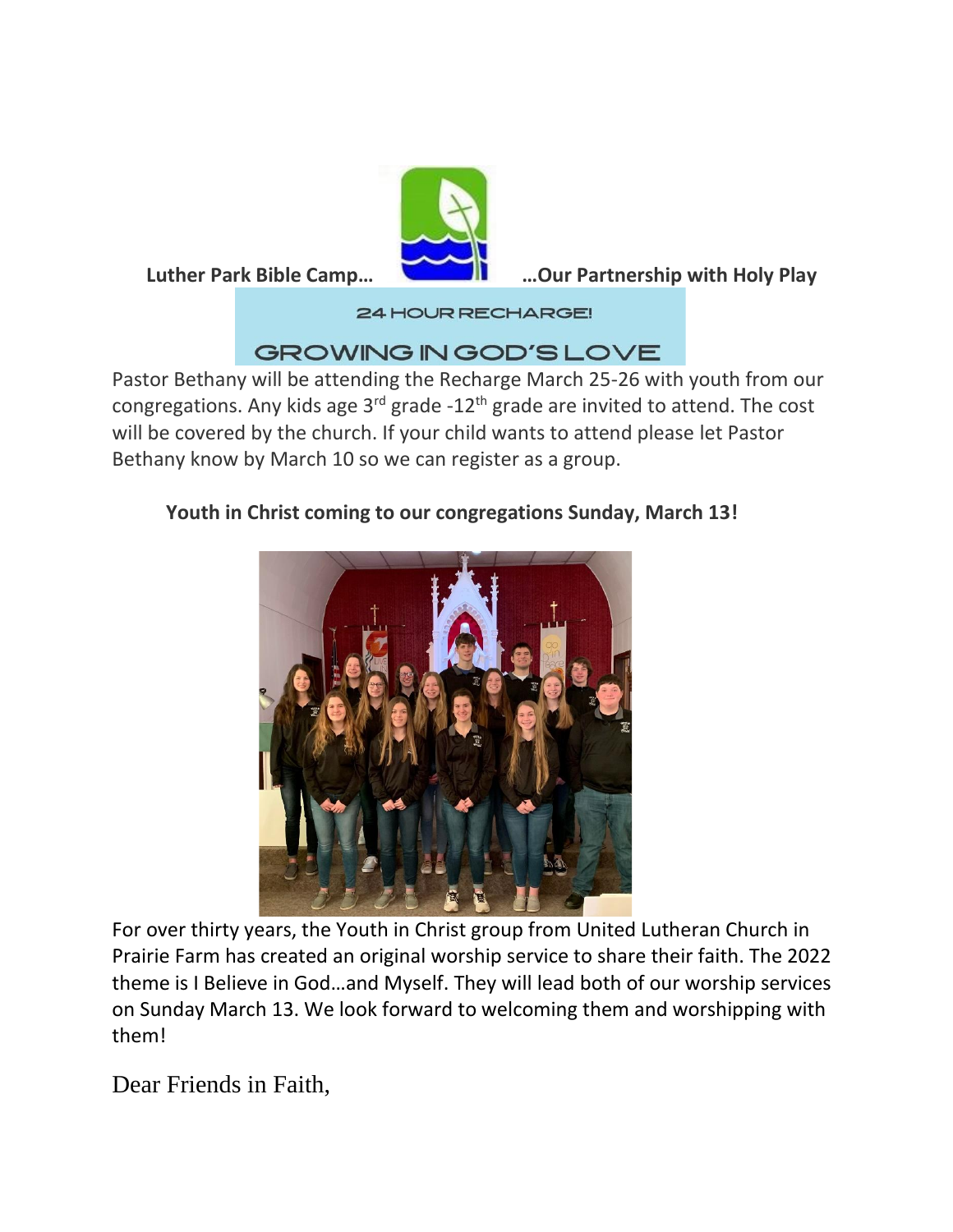We have been talking about the Fruits of the Spirit during Sunday School class. When discussing the fruits: kindness, love and goodness, we decided to SHOW kindness, love and goodness in our community.

We will be using our "Noisy Offering" to buy underwear, socks and hygiene products for the Durand Food Pantry which will be distributed in our local schools and to others in need.

If you would care to bring any of these items to church, you can put them in the box in the narthex. We will make sure they are taken to the Durand Food Pantry.

Any size socks and underwear would be appreciated. With your donations we will have even more to give!

> Thank you, Jean & Tracy



There is a sign-up/order form in the narthex at both churches to purchase Easter Lilies to adorn the sanctuaries on Easter morning. Cost is \$10.00 each. Deadline to order is March  $20<sup>th</sup>$  to guarantee availability. If you have any questions, please contact Kendra Weber at 715-495-5620 at FLC or Becky Richardson at 715-875-4879

#### **Rock Creek Council Meeting Minutes—February 2, 2022**.

Steve called the meeting to order at 7:00. Pastor Bethany led devotions.

**Those present**: Steve Dahl, Becky Richardson, Carma Koller, Sue Dahl, Dave Coon, Jill Bauer, Orlin Berg, Bob Froystad, Nikki Bauer, Diane Nolan, and Pastor Bethany Walker. **Absent:** Riane Hayden

**Pastor's Report**. Pastor Bethany reviewed pastor's report. She plans on having a small monthly communion worship service for the homebound members in Eau Claire, in Eau Claire at Orv and Lenora's community room. National Youth Gathering has been canceled, therefore our synod has planned a regional gathering call Rebound week of July 25. Bethany and Nate are leading a marriage retreat in February. They will see if there is interest for RCLC and Faith members for a futures retreat.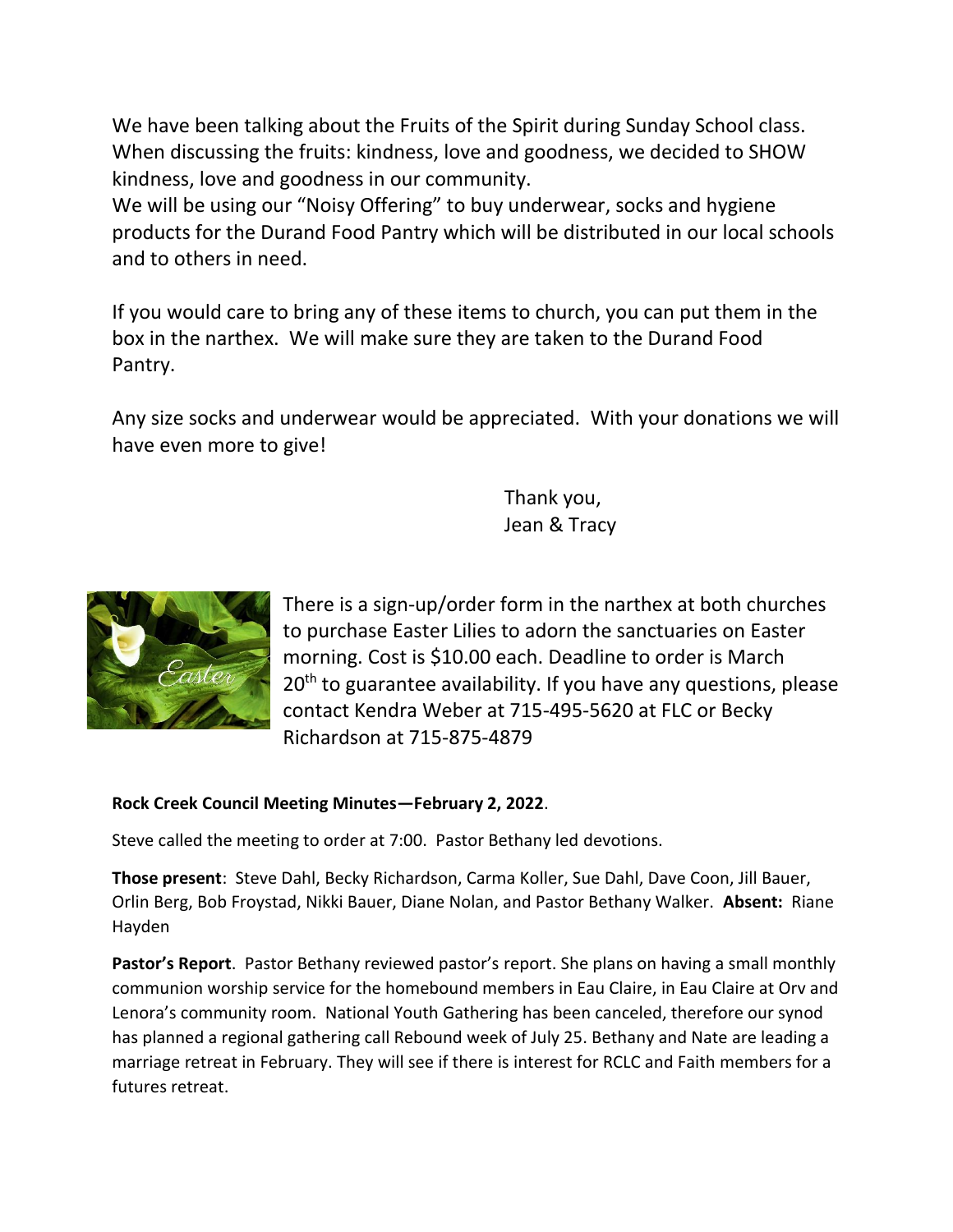Secretary's Report—reviewed February 's report. Motion by Sue to approve, 2<sup>nd</sup> by Jill, motioned passed, all in favor.

**Treasurer's Report**— January's report was reviewed. Orlin motioned to approve treasurer's report, 2nd by Sue, motioned passed, all in favor.

#### **Committee Reports**

- **Education** Jill reported Sunday School had great attendance last Sunday. She is planning on having he kids make Valentines to send to out. Pastor Bethany reported VBS leadership had a meeting and everyone involved last year attended. It will be held July 11-14, 2022 at Lima.
- **Youth Group/Confirmation**—Pastor Bethany had a meeting January 16 with 6 youth. They are going to try and meet one time a month. February they will serve Sunday supper and March 25-26 they will attend Luther Park Recharge camp.

#### **Old Business**

- **Back door-** postponed.
- **Parsonage repairs:** Garage service door needs to be replaced. Stain deck. Bathroom remodel—postponed for future project.

#### **New Business**

- **Parsonage plumbing service calls-**Premiere Plumbing was call to change the house water filter as the cover was replaced too tight. They also were called as the drain field was alarming. There was a clogged filter in the pump of the drain field. They now know how to fix this. Steve asked to be shown so church members are aware of how to fix.
- **Installation of council:** February 13. This will also be a day to bring a can of soup for the school food pantry.
- **Elevator-** Elevator has arrived. Al is working on the shaft this week.
- **Annual meeting review:** Pastor Bethany suggested delaying the change of worship time to allow Rock Creek to have the late service time in January for the meeting. This would allow her to attend the whole meeting. Maybe have lunch after meeting. Try to make the meeting a celebration of all that is done in our community through the year. Need to re-discuss this at the May Joint council meeting which will be at RCLC.
- **Sunday school room repairs:** Steve, Dick and Bob will start wall repairs tomorrow. Painting will need to be done after that, Bob will try and use his sprayer. Discussed the need to move items stored in the one classroom for painting and then for floor installation. May need shelving units and bins to organize what is left in the "storage" classroom. Becky has looked into pads to place on legs of chairs and tables to protect flooring. Installation of flooring will happen second week of March.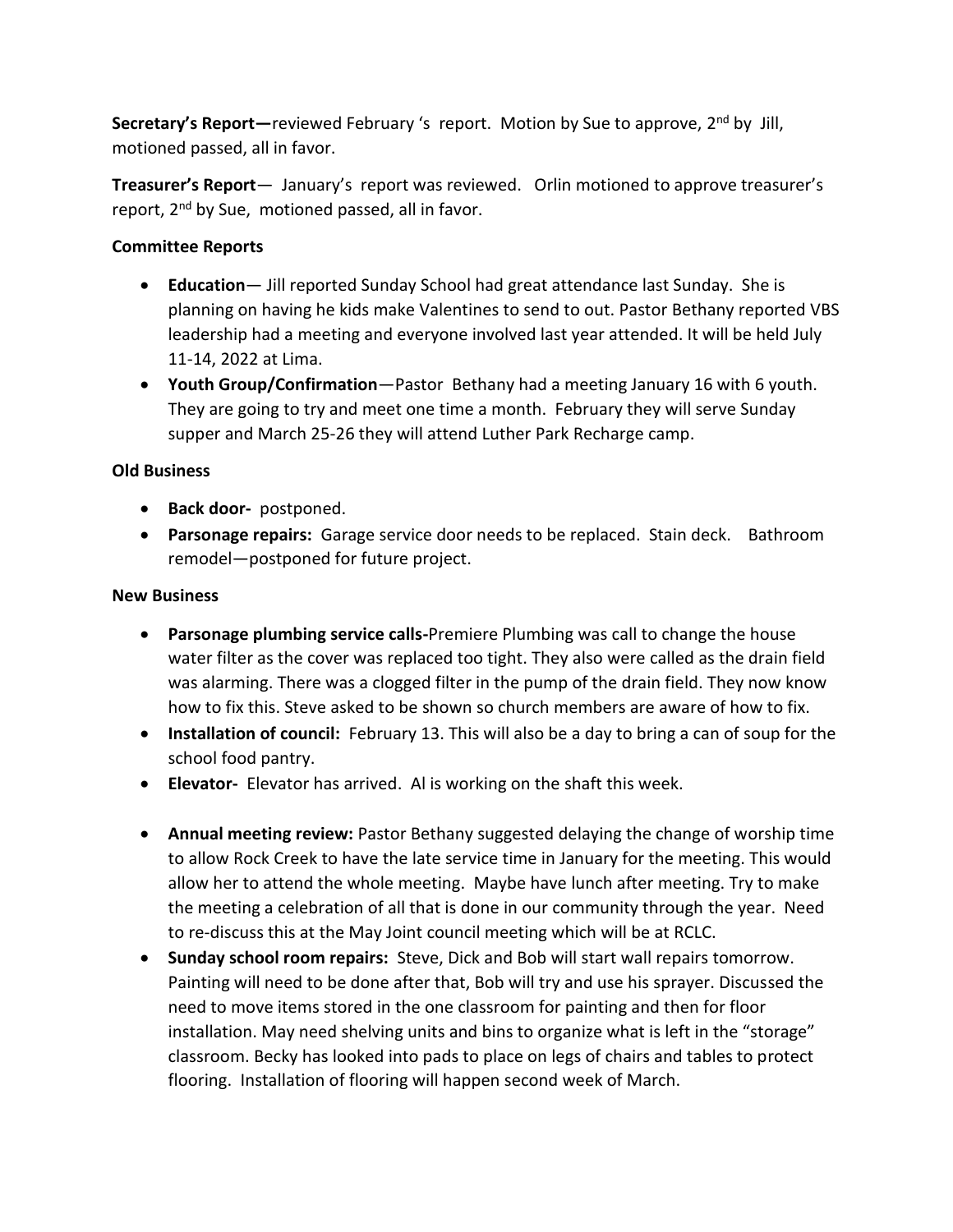- **Bell repair:** Steve reported one bell did not work. Dan Wollum climbed the bell tower and found a bolt was broke. He replaced it.
- **Ceiling fan:** One of the fans does not work. Steve has replaced the switch before and it may need to be replace again. May want to have electrician look at it.
- **COVID UPDate:** Keep doing what we are doing. Face mask recommended, required for those distributing communion.
- **Retreat date:** Discussed dates for council retreat to discuss long range plans and vision and reorganize with committees. Set date for February 13, 1230-4:00. Starting with lunch at Steve Dahls home.

**Next Meeting** We will have the retreat for a second meeting in February and multiple people are not available for meetings in March. Lent also starts in March. We will plan our next meeting for **4/3/22** after Sunday service.

Motion to adjourn made by Becky, closed with Lord's Prayer

Carma Koller, RCLC council secretary

#### **Rock Creek Treasurer's Report January 2022**

| Opening Balance January 1, 2022                  | 19,084.37 |                               |  |           |
|--------------------------------------------------|-----------|-------------------------------|--|-----------|
| <b>Total Deposits</b>                            | 9,650.60  | <b>TOTAL OF ALL ACCOUNTS</b>  |  |           |
| Funds transferred to Business Investment acct.   | 1,468.00  | Checking                      |  | 24,651.18 |
| Funds transferred from Business Investment acct. | 2,772.00  | <b>Good Samaritan Account</b> |  | 500.00    |
| <b>Total Expenses</b>                            | 5,387.79  | <b>Money Market Checking</b>  |  | 9,562.46  |
| Balance as of January 31, 2022                   | 24,651.18 | <b>TOTAL</b>                  |  | 34,713.64 |

\$17,750 is funds for the lift still in the checking

account.

Actual funds in general checking account \$6,901.18

#### **Faith Council Meeting Minutes—12-08-2021**

Present: Elissa A, Linda T, Tiffany W., Val C. Darrin H, LeAnne C. Treasurer Greg K. Meeting called to Order 6:34 Mission/Vision statement read. **Le Anne Carlson lead Devotions in Pastor Bethany absence** 

**Pastor's Report**— Reviewed

**Secretary's report**—reviewed; attached; Motion to approve by Alissa; second by Darrin; all approved

**Treasurer's report**—reviewed; Motion to approve by Val C.; second by Nate W.

all approved

#### **Committee Reports**

#### - **Music and Worship-**

- Ushers and readers are needed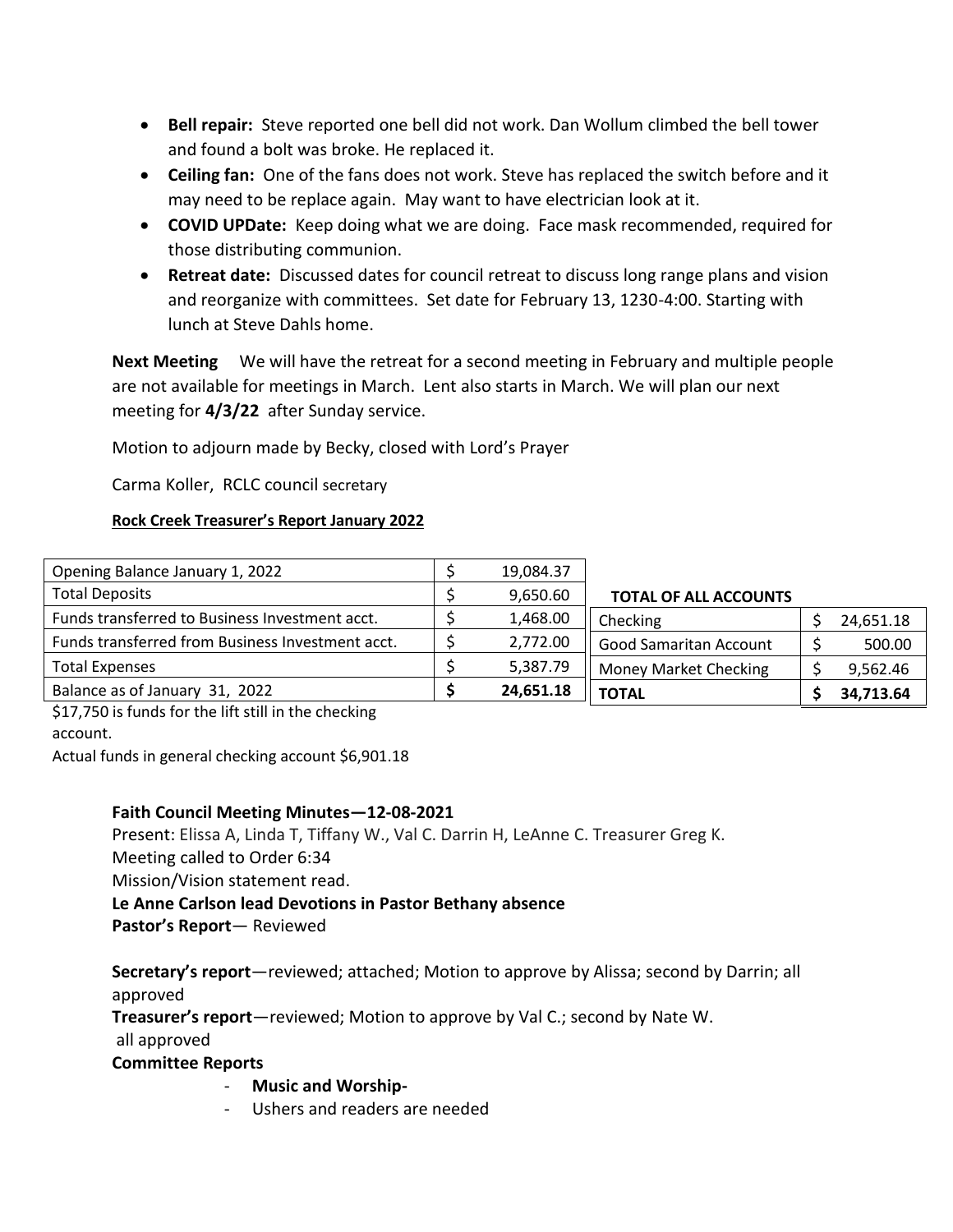- Communions help and set up
- **Education**
	- Sunday School Program scheduled for December 19<sup>th</sup>
- **Property**
	- Electrical Panel- completed added 8 outlets to soundbar, outlet added for TV on the Right side of sanctuary.
	- Carpet squares are pulling up, Linda T met with Carpet City installers on November 29. Per the arrangements carpet tiles taped down vs glued down.

Two options for repair is to have all the tiles reglued down under warranty. Need to verify the Warranty terms and verify written warranty documents. Linda T contacted Diane Knudsen to see about obtaining written information.

• **Fundraising- no** updates at meeting time

#### **Old Business-**

- **All future of after school is on hold until January 2022** Alex Boob and Ally Bignell have asked to use the basement for after school day care. They are waiting to hear back from the state for a license then the church would have to be inspected. Tentative agreement is \$400 per month donation. Pastor is checking with our insurance to make sure we are covered by renters' insurance. Alex and Ally hope to open on the first day of school.
- Church Directory- thoughts and interest, Church would pay for a picture for the walltabled for now
- Cleaning out flower beds and yard clean up as been addressed and will be readdressed after the snow has melted.

#### **New Business-**

• Council members going off in January 2020 LeAnne Carlson, Darrin Hartung, Linda Telford, and Tiffany Webb

#### **Next Meeting: Joint Meeting Wednesday January 12, 2021**

Motion made by Elissa. adjourn, all in favor. Meeting adjourned 7:48 Secretary- Tiffany Webb Faith Council Meeting